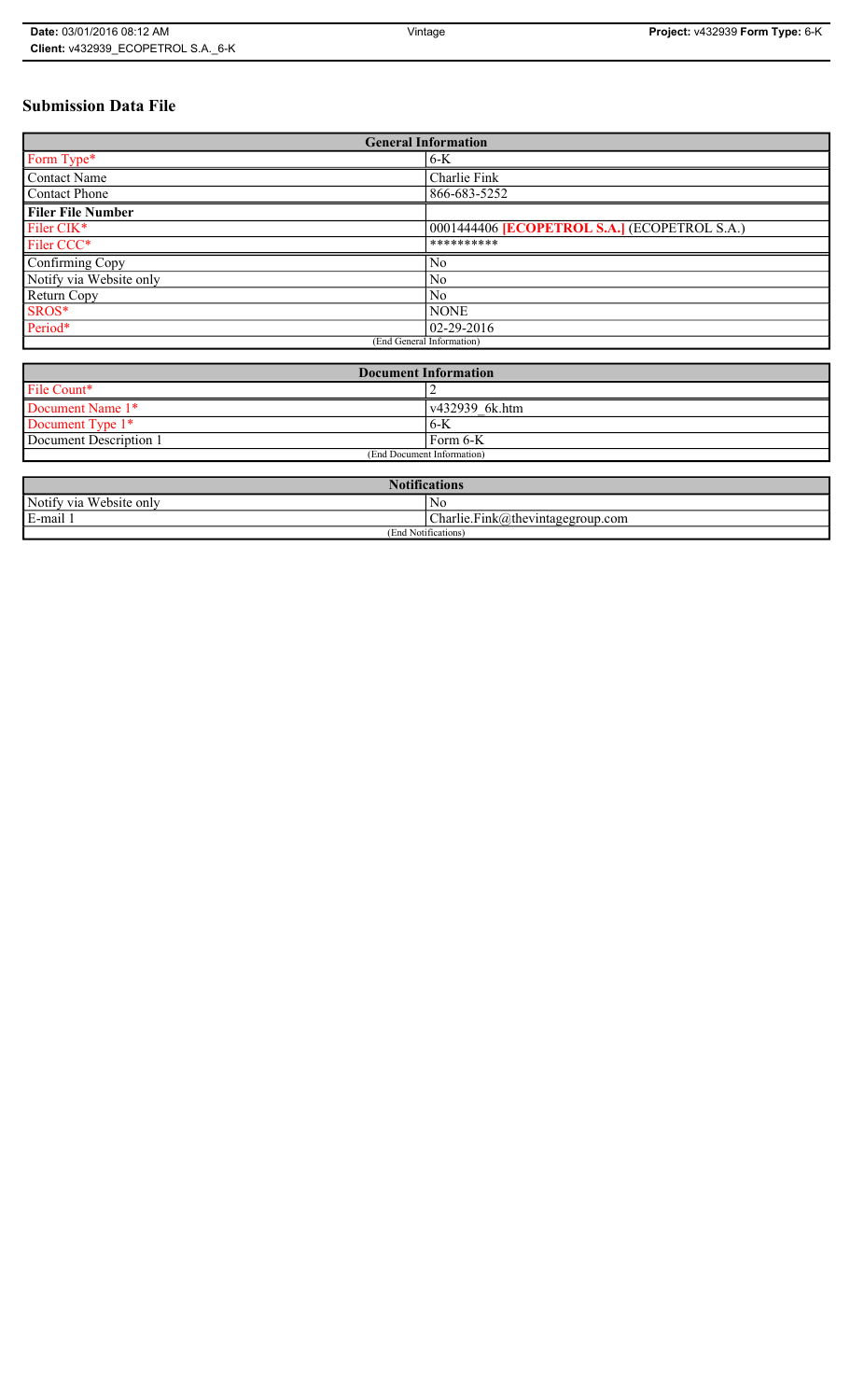#### **UNITED STATES SECURITIES AND EXCHANGE COMMISSION Washington, D.C. 20549**

#### **FORM 6-K**

#### **REPORT OF FOREIGN PRIVATE ISSUER PURSUANT TO RULE 13a-16 OR 15d-16 UNDER THE SECURITIES EXCHANGE ACT OF 1934**

For the month of February, 2016 Commission File Number 001-34175

ECOPETROL S.A.

(Exact name of registrant as specified in its charter)

N.A.

(Translation of registrant's name into English)

COLOMBIA

(Jurisdiction of incorporation or organization)

Carrera 13 No. 36 – 24

BOGOTA D.C. – COLOMBIA

(Address of principal executive offices)

Indicate by check mark whether the registrant files or will file annual reports under cover of Form 20-F or Form 40-F.

Form 20-F  $\boxtimes$  Form 40-F  $\Box$ 

Indicate by check mark if the registrant is submitting the Form 6-K in paper as permitted by Regulation S-T Rule 101(b)(1)

 $Yes \Box$  No  $\boxtimes$ 

Indicate by check mark if the registrant is submitting the Form 6-K in paper as permitted by Regulation S-T Rule 101(b)(7)

 $Yes \Box$  No  $\boxtimes$ 

Indicate by check mark whether the registrant by furnishing the information contained in this form is also thereby furnishing the information to the Commission pursuant to Rule 12g3-2(b) under the Securities Exchange Act of 1934.

 $Yes \Box$  No  $\boxtimes$ 

If "Yes" is marked, indicate below the file number assigned to the registrant in connection with Rule 12g3-2(b): 82- N/A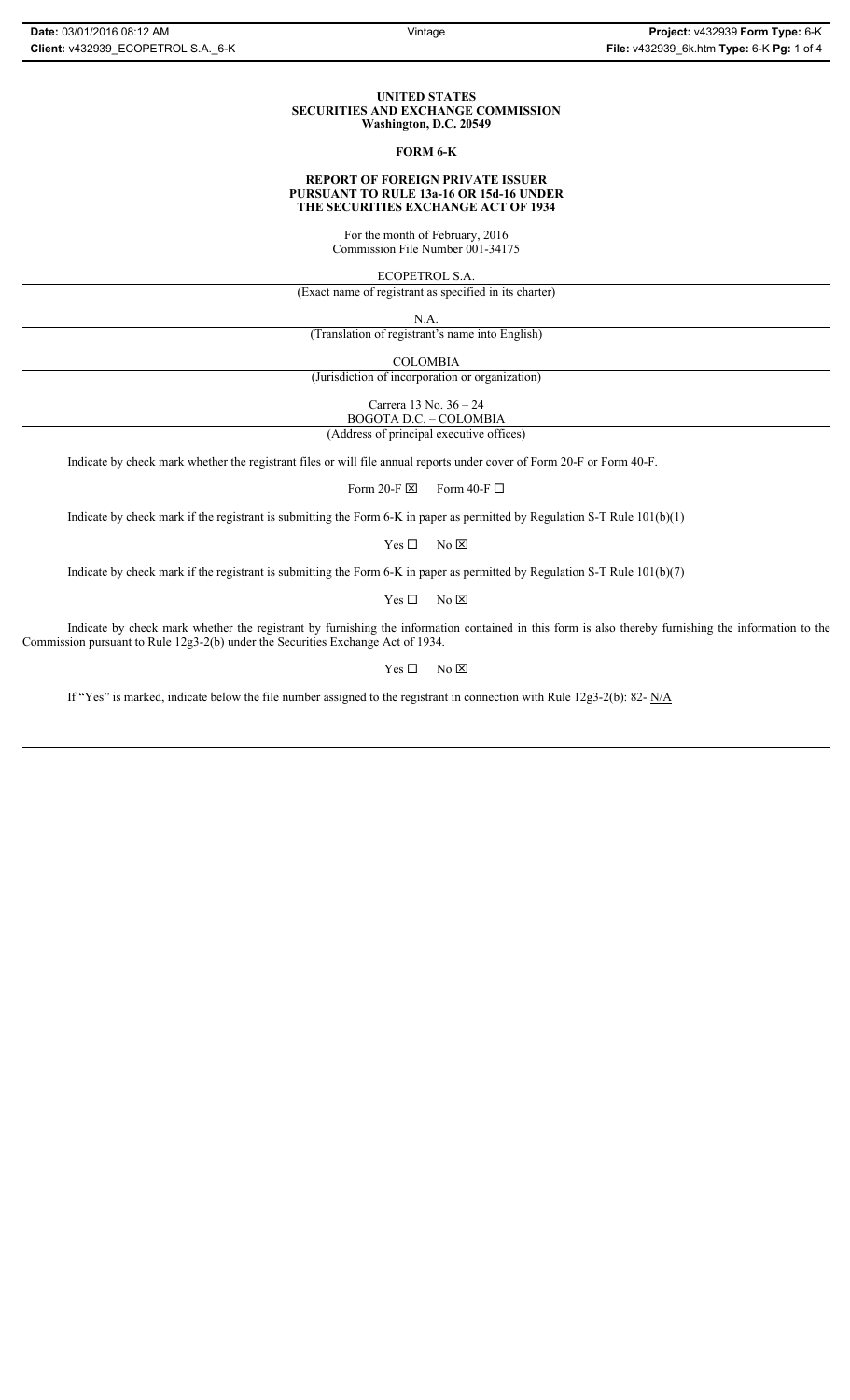

**PRESS RELEASE** 

## **2015 Ecopetrol's Proven Reserves Reach 1,849 Million Barrels of Oil Equivalent**

- Higher efficiency mitigated lower crude oil prices
- Cost optimization and increased efficiency were confirmed by certifying firms
- Good performance of heavy crude oil fields
- The average reserve life is equivalent to 7.4 years

Ecopetrol (BVC: ECOPETROL; NYSE: EC; TSX: ECP) announced today its proven reserves (1P, according to the international designation) of crude oil, condensate and natural gas owned by the company, including its interest in affiliates and subsidiaries, as of December 31, 2015. The reserves were estimated based on the U.S. Securities and Exchange Commission (SEC) standards and methodology. 99% of them were audited by two well-known specialized independent companies (Ryder Scott Company and DeGolyer and MacNaughton).

Ecopetrol´s Proven net hydrocarbon reserves were 1,849 million barrels of oil equivalent (mmboe) at the close of 2015, an 11% reduction compared with 2,084 mmboe at the end of 2014. The reserve replacement ratio was 6%, and the reserves/production ratio (average life of reserves) was 7.4 years.

The reduction in proved reserves was mainly driven by the plunge of hydrocarbon prices. In 2015, SEC price for Brent was US\$55.57 per barrel compared to US\$101.80 per barrel in 2014.

Ecopetrol estimates that the price effect implies a decrease of 404 mmboe in reserves during 2015 compared with those from the end of 2014. This decrease was largely offset by the addition of 275 mmboe, attributable to cost optimizations and higher efficiencies achieved by the Company as well as by the addition of 67 mmboe as a result of the new drilling campaigns in Castilla and Rubiales fields, and the positive revisions of some fields like Chichimene, due to good production performance. Another positive effect came from the inclusion of natural gas self-consumption on proved reserves (+47 mmboe).

The highest contributions to the reserve balance were from Castilla and Chichimene fields, both directly operated by Ecopetrol, and from Rubiales field, which will be operated by Ecopetrol as of July 2016.

95% of our proved reserves belong to Ecopetrol S.A., while Hocol, Ecopetrol America and the participation in Equion and Savia Peru contributes with 5%.

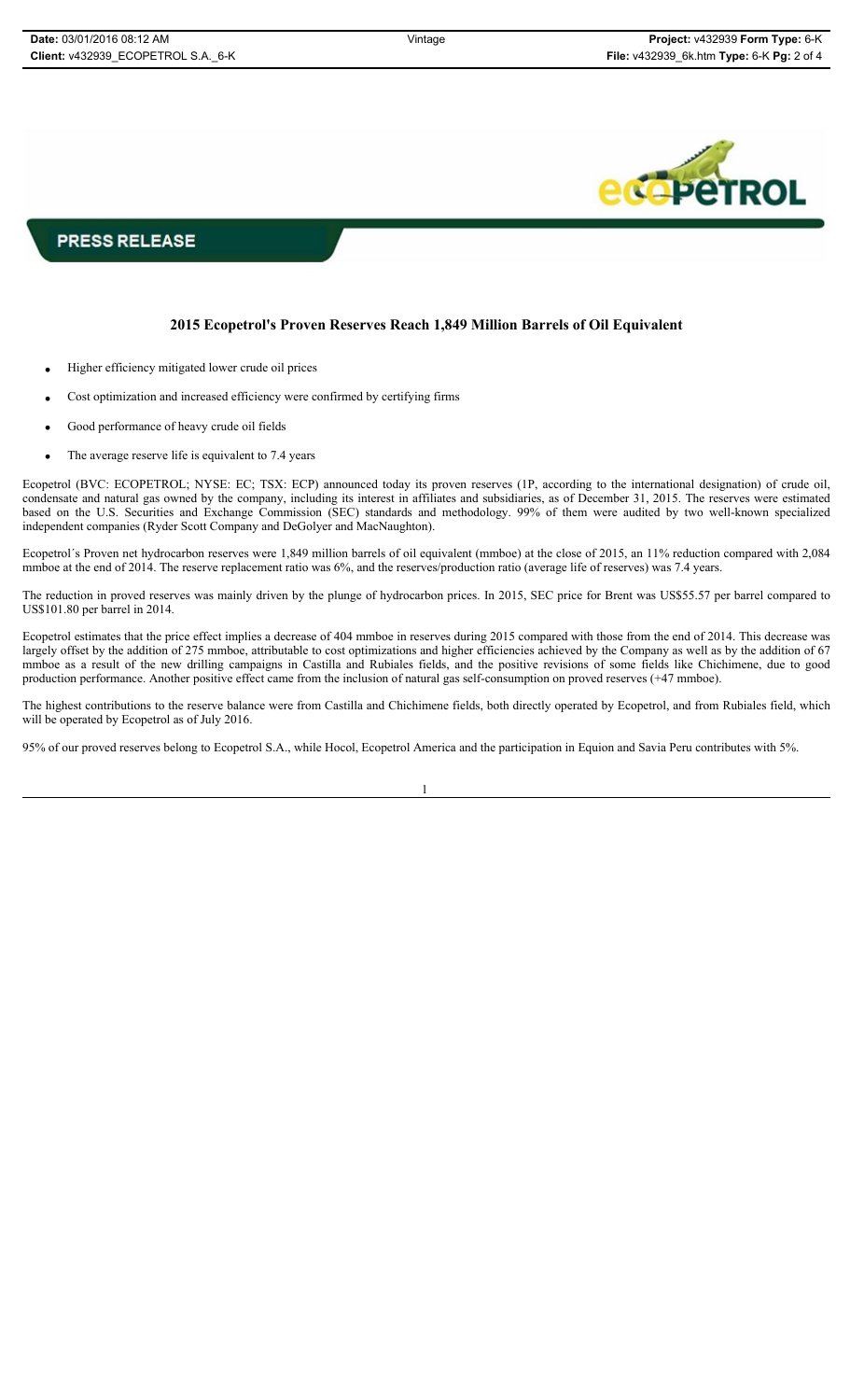

# **PRESS RELEASE**

#### **Ecopetrol´s proven reserves as of December 31 of 2015**

| <b>Proved Reserves (1P)</b>          | <b>Oil Equivalent</b><br>(mmboe) |
|--------------------------------------|----------------------------------|
| Proved Reserves as of Dec 31 of 2014 | 2,084                            |
| Revisions of previous estimates      | $-2.5$                           |
| Purchases of minerals in place       | $\theta$                         |
| Improved recovery                    | 16                               |
| <b>Extensions and discoveries</b>    | 24                               |
| Sales of minerals in place           | $\Omega$                         |
| Production                           | $-251$                           |
| Proved Reserves as of Dec 31 of 2015 | 1,849                            |

### **Bogotá D.C., February 29, 2016**

-----------------------------------------

*Ecopetrol is the largest company in Colombia and is an integrated oil & gas company; it is among the top 50 oil companies in the world and among the four top ones in Latin America. Besides Colombia - where it generates over 60% of the national production - it has exploration and production activities in Brazil, Peru & the US (Gulf of Mexico). Ecopetrol owns the largest refinery in Colombia and most of the pipeline and multi-product pipeline network in the country, and is significantly increasing its participation in bio-fuels.*

*This release contains statements that may be considered forward looking statements within the meaning of Section 27A of the U.S. Securities Act of 1933 and Section 21E of the U.S. Securities Exchange Act of 1934. All forward-looking statements, whether made in this release or in future filings or press releases or orally, address matters that involve risks and uncertainties, including in respect of the Company's prospects for growth and its ongoing access to capital to fund the Company's business plan, among others. Consequently, changes in the following factors, among others, could cause actual results to differ materially from those included in the forward-looking statements: market prices of oil & gas, our exploration and production activities, market conditions, applicable regulations, the exchange rate, the Company's competitiveness and the performance of Colombia's economy and industry, to mention a few. We do not intend, and do not assume any obligation to update these forward-looking statements.*

#### **For further information, please contact:**

**Director of Corporate Finance and Investor Relations (A)** Maria Catalina Escobar Hoyos Phone: +571-234-5190 e-mail: investors@ecopetrol.com.co

**Media Relations (Colombia)**  Jorge Mauricio Tellez Phone: + 571-234-4329 Fax: +571-234-4480 e-mail: mauricio.tellez@ecopetrol.com.co